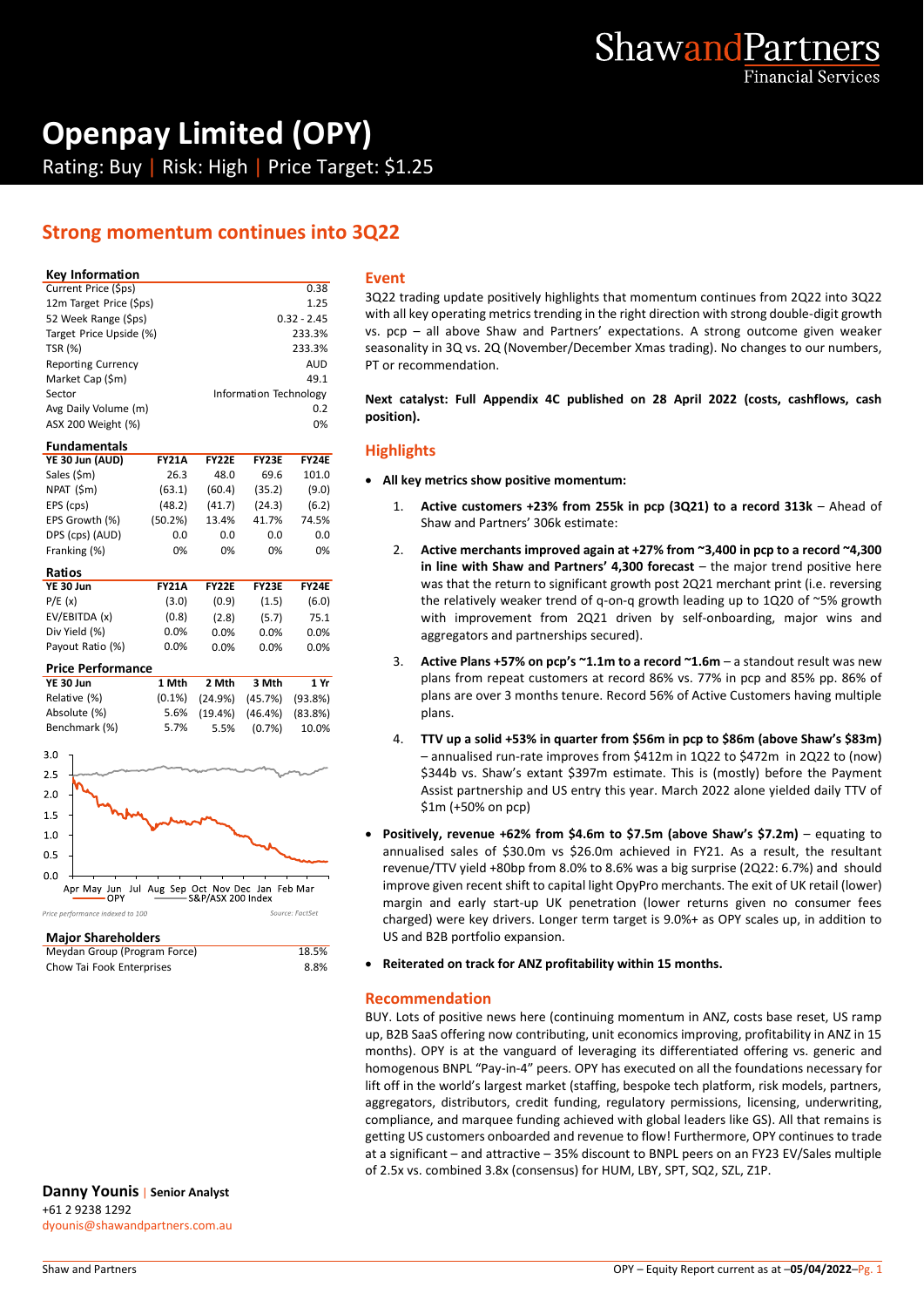## ShawandPartners

Financial Services

#### **Openpay Limited Information Technology**

## **FactSet: OPY-AU / Bloomberg: OPY AU**

| <b>Key Items</b>       | Data          | EP. |
|------------------------|---------------|-----|
| Recommendation         | <b>BUY</b>    | PE  |
| Risk                   | HIGH          | EV  |
| Price (\$ps)           | 0.38          | EV  |
| Target Price (\$ps)    | 1.25          | DP  |
| 52 Week Range (\$ps)   | $0.32 - 2.45$ | Di  |
| Shares on Issue (m)    | 130.8         | Fra |
| Market Cap (\$m)       | 49.1          | Pa  |
| Enterprise Value (\$m) | 131.5         |     |
| TSR (%)                | 233.3%        | Fre |
| <b>Valuation NPV</b>   | Data          | Pr  |
| Beta                   | 1.30          | Sal |
| Cost of Equity (%)     | 8.8%          | Sc  |
| Cost of Debt (net) (%) | 91.2%         | EВ  |
| Risk Free Rate (%)     | 3.0%          | EE  |
| Terminal Growth (%)    | 3.0%          | De  |
| WACC (%)               | 4.8%          | EB  |

OPY, which is headquartered in Melbourne, Australia, is a fintech company that partners with merchants to provide Buy Now, Pay Later (BNPL) repayment plans to customers in-store, in-app and online. IPO on 16 December at \$1.60ps.



| <b>Financial Year End: 30 June</b>                |               |               |               |               |             |
|---------------------------------------------------|---------------|---------------|---------------|---------------|-------------|
| <b>Investment Summary (AUD)</b>                   | <b>FY20A</b>  | <b>FY21A</b>  | <b>FY22E</b>  | <b>FY23E</b>  | FY24E       |
| EPS (Reported) (cps)                              | (32.1)        | (48.2)        | (41.7)        | (24.3)        | (6.2)       |
| EPS (Underlying) (cps)                            | (32.1)        | (48.2)        | (41.7)        | (24.3)        | (6.2)       |
| EPS (Underlying) Growth (%)                       | nm            | (50.2%)       | 13.4%         | 41.7%         | 74.5%       |
| PE (Underlying) (x)                               | (6.5)         | (3.0)         | (0.9)         | (1.5)         | (6.0)       |
| EV / EBIT $(x)$                                   | (0.5)         | (0.8)         | (2.6)         | (4.9)         | (33.1)      |
| EV / EBITDA (x)                                   | (0.5)         | (0.8)         | (2.8)         | (5.7)         | 75.1        |
| DPS (cps) (AUD)                                   | 0.0           | 0.0           | 0.0           | 0.0           | 0.0         |
| Dividend Yield (%)                                | 0.0%          | 0.0%          | 0.0%          | 0.0%          | 0.0%        |
| Franking (%)                                      | 0%            | 0%            | 0%            | 0%            | 0%          |
| Payout Ratio (%)                                  | 0.0%          | 0.0%          | 0.0%          | 0.0%          | 0.0%        |
| Free Cash Flow Yield (%)                          | (25.8%)       | (41.5%)       | (256.3%)      | (82.3%)       | 10.0%       |
| Profit and Loss (AUD) (m)                         | <b>FY20A</b>  | <b>FY21A</b>  | <b>FY22E</b>  | <b>FY23E</b>  | FY24E       |
| Sales                                             | 18.3          | 26.3          | 48.0          | 69.6          | 101.0       |
| Sales Growth (%)                                  | 66.0%         | 44.1%         | 82.4%         | 45.0%         | 45.2%       |
| <b>EBITDA</b>                                     | (30.1)        | (55.1)        | (47.3)        | (23.6)        | $1.2$       |
| <b>EBITDA Margin (%)</b>                          | nm            | пm            | (98.6%)       | (33.9%)       | 1.2%        |
| Depreciation & Amortisation                       | (1.3)         | (2.3)         | (3.7)         | (3.8)         | (3.9)       |
| <b>EBIT</b>                                       | (31.4)        | (57.4)        | (51.0)        | (27.4)        | (2.7)       |
| <b>EBIT Margin (%)</b>                            | nm            | nm            | nm            | (39.5%)       | (2.7%)      |
| Net Interest                                      | (4.0)         | (5.6)         | (9.3)         | (7.7)         | (6.2)       |
| Pretax Profit                                     | (35.4)        | (63.1)        | (60.4)        | (35.2)        | (9.0)       |
| Tax                                               | 0.0           | 0.0           | 0.0           | 0.0           | 0.0         |
| Tax Rate (%)<br>Minorities                        | 0.0%          | 0.0%          | 0.0%          | 0.0%          | 0.0%        |
|                                                   | 0.0           | 0.0           | 0.0           | 0.0           | 0.0         |
| <b>NPAT Underlying</b>                            | (35.4)        | (63.1)        | (60.4)        | (35.2)        | (9.0)       |
| Significant Items<br><b>NPAT Reported</b>         | 0.0<br>(35.4) | 0.0           | 0.0<br>(60.3) | 0.0<br>(35.2) | 0.0         |
|                                                   |               | (63.1)        |               |               | (9.0)       |
| Cashflow (AUD) (m)                                | <b>FY20A</b>  | <b>FY21A</b>  | <b>FY22E</b>  | <b>FY23E</b>  | FY24E       |
| EBIT                                              | (31.4)        | (57.4)        | (51.0)        | (27.4)        | (2.7)       |
| Tax Paid                                          | 0.0           | 0.0           | 0.0           | 0.0           | 0.0         |
| Net Interest                                      | (4.0)         | (5.6)         | (9.3)         | (7.7)         | (6.2)       |
| Change in Working Capital                         | 18.2          | 8.0           | 36.3          | 30.7          | 1.6         |
| Depreciation & Amortisation                       | 1.3           | 2.3           | 3.7           | 3.8           | 3.9         |
| Other                                             | (41.7)        | (13.7)        | (104.5)       | (38.4)        | 10.1        |
| <b>Operating Cashflow</b>                         | (57.6)        | (66.4)        | (124.8)       | (39.1)        | 6.8         |
| Capex                                             | (0.8)         | (0.3)         | (0.9)         | (1.3)         | (1.8)       |
| Acquisitions and Investments                      | 0.0           | 0.0           | 0.0           | 0.0           | 0.0         |
| Disposal of Fixed Assets/Investments              | 0.0           | 0.0           | 0.0           | 0.0           | 0.0         |
| Other                                             | (1.1)         | (3.7)         | (1.8)         | (1.8)         | (1.8)       |
| <b>Investing Cashflow</b>                         | (1.9)         | (4.0)         | (2.7)         | (3.1)         | (3.6)       |
| <b>Free Cashflow</b>                              | (58.3)        | (66.7)        | (125.7)       | (40.3)        | 4.9         |
| Equity Raised / Bought Back                       | 83.8          | 46.4          | 0.0           | 0.0           | 0.0         |
| Dividends Paid                                    | 0.0           | 0.0           | 0.0           | 0.0           | 0.0         |
| Change in Debt                                    | 1.2           | 9.8           | 58.2<br>40.0  | (4.1)         | 4.0<br>40.0 |
| Other                                             | 36.8<br>121.8 | (4.1)<br>52.1 | 98.2          | 40.0<br>35.9  |             |
| <b>Financing Cashflow</b>                         |               |               |               |               | 44.1        |
| <b>Exchange Rate Effect</b><br>Net Change in Cash | (1.0)<br>61.4 | 0.3<br>(18.0) | 0.0<br>(29.3) | 0.0<br>(6.2)  | 0.0<br>47.2 |
|                                                   |               |               |               |               |             |
| <b>Balance Sheet (AUD) (m)</b>                    | <b>FY20A</b>  | <b>FY21A</b>  | <b>FY22E</b>  | <b>FY23E</b>  | FY24E       |
| Cash                                              | 70.1          | 52.1          | 22.8          | 16.6          | 63.8        |
| <b>Accounts Receivable</b>                        | 45.2          | 57.5          | 98.0          | 129.7         | 132.3       |
| Inventory                                         | 0.0           | 0.0           | 0.0           | 0.0           | 0.0         |
| <b>Other Current Assets</b>                       | 2.1           | 5.1           | 4.6           | 4.6           | 4.6         |
| PPE                                               | 0.8           | 0.8           | 0.8           | 0.8           | 0.8         |
| Goodwill & Intangibles                            | 1.1           | 4.3           | 3.4           | 3.4           | 3.4         |
| Investments                                       | 0.0           | 0.0           | 0.0           | 0.0           | 0.0         |
| Other Non Current Assets                          | 5.2           | 3.7           | $6.2$         | $6.2$         | 6.2         |
| <b>Total Assets</b>                               | 124.5         | 123.5         | 135.9         | 161.2         | 211.0       |
| Accounts Payable                                  | 6.6           | 10.9          | 15.0          | 16.0          | 16.9        |
| Short Term Debt                                   | 0.0           | 18.3          | 46.4          | 49.2          | 52.2        |
| Long Term Debt                                    | 37.2          | 28.7          | 58.8          | 51.9          | 52.9        |
| Income Taxes Payable                              | 0.0           | 0.9           | 0.0           | 0.0           | 0.0         |
| Other                                             | 5.2           | 5.5           | 5.5           | 6.0           | 6.9         |
| <b>Total Liabilities</b>                          | 49.0          | 64.2          | 125.8         | 123.0         | 129.0       |
| <b>Total Shareholder Equity</b>                   | 75.5          | 59.3          | 10.1          | 38.2          | 82.1        |
| Ratios                                            | <b>FY20A</b>  | <b>FY21A</b>  | <b>FY22E</b>  | FY23E         | FY24E       |
| ROE (%)                                           | (104.4%)      | (93.5%)       | (173.7%)      | (145.6%)      | (14.9%)     |
| <b>ROIC (%)</b>                                   | (46.9%)       | (106.3%)      | (596.8%)      | (92.0%)       | (10.9%)     |
| Gearing (%)                                       | (77.0%)       | (9.3%)        | 89.1%         | 68.9%         | 33.5%       |
| Net Debt / EBITDA (x)                             | 1.1           | 0.1           | (1.7)         | (3.6)         | 34.4        |
| Price to Book (x)                                 | nm            | nm            | nm            | nm            | nm          |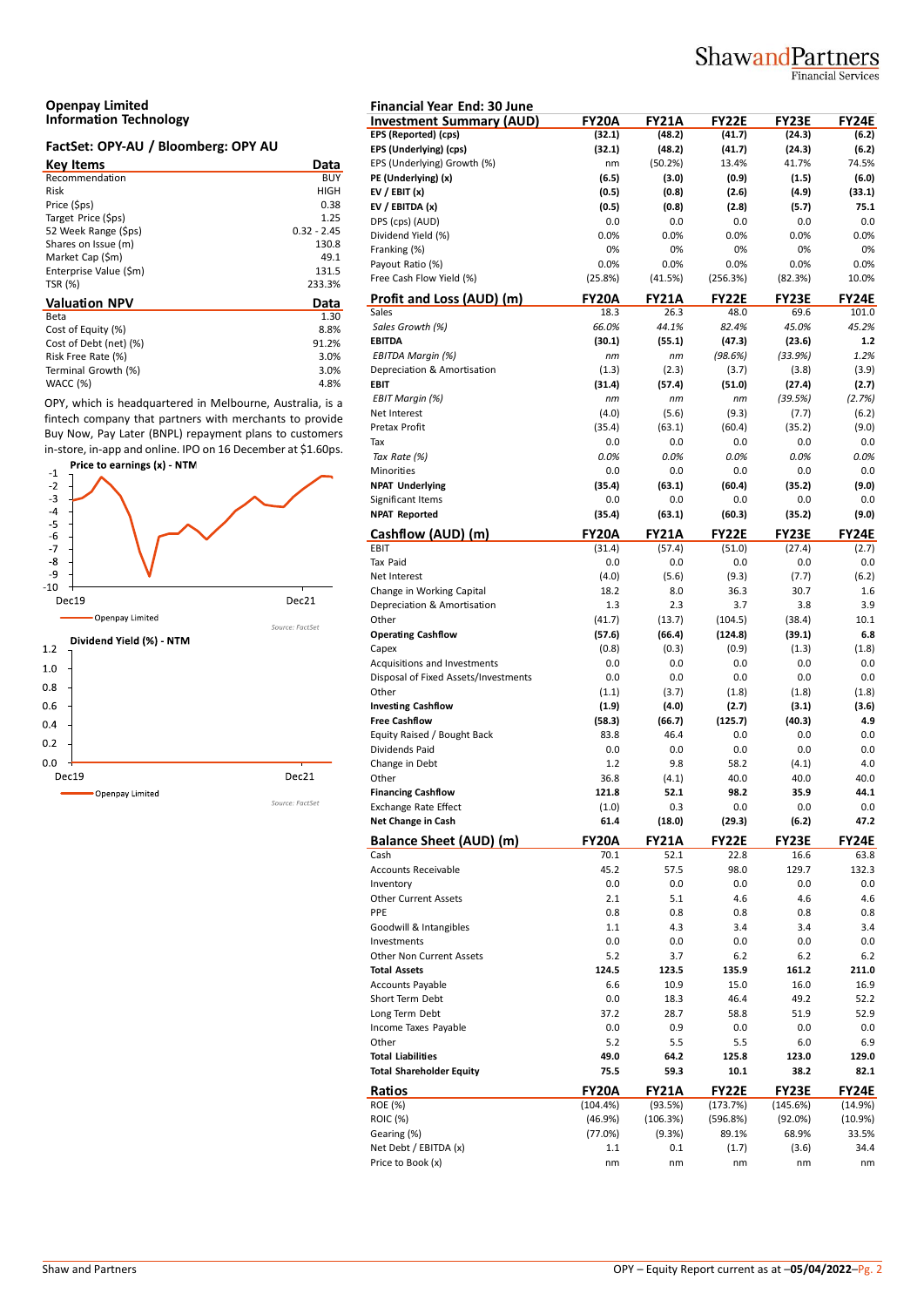## **Other Key Points**

- **Unit economics remain strong with:**
	- 1. Net Transaction Margin (NTM) +80bp from 2.2% to 3.0%;
	- 2. Net Transaction Loss (NTL) low at -1.2%;
	- 3. Net Bad Debts (write-offs) remained low at 1.8% (vs. Shaw's 1.8%) vs. 1.9% in pcp; and
	- 4. Arrears ( balances outstanding >60 days) at 2.1% vs. 2.2% in pcp.
- **Openpay's B2B trade finance SaaS platform, OpyPro, another significant differentiator to its 'pay-in-4' peers, continues to excel and ramp up:**
	- 1. Number of trade accounts in the platform increased +157% vs pcp; and
	- 2. 3Q22 TTV up 7x on pcp to \$10.4m with a record TTV in March 2022 +544% on pcp to \$4.4m.
- **Cost base reset continuing** with UK operations now significantly reduced, resulting in a release of capital back to Australia. OPY noted that it will "continue to explore opportunities to monetise the UK platform in a capital light manner going forward."
- **US also now ready to fire and contribute meaningfully after >12 months of embedding the foundations:**
	- 1. Green light operationally in 45 states (remaining states expected over the next few weeks);
	- 2. Onboarded first 100 planned test merchants' locations in preparation for imminent 'go live' with signed large aggregator partners;
	- 3. Tailoring its unique flagship flat fee, single-digit Annual Percentage Rate (APR) offering across veterinary, dental, and some of the largest auto dealerships in their states;
	- 4. Imminently commencing pilot with confidential large US healthcare insurance provider (previously announced in January); and
	- 5. TTV ramp-up expected from mid-CY22; and
	- 6. Continued relationship with investment bank Keefe, Bruyette & Woods (KBW) on capital strategies to support the US growth, which may include direct equity or debt investment in Opy USA or its subsidiaries (which could result in one or more external parties acquiring an equity stake in Opy USA) – this will enable OPY to proceed to full commercial launch and scale in the US.

172,701

Active Customers - Australia

223,000<br>194,397 - 210,000

281,000<br>245,000 265,000 245,000

313,000 313,000



## **OPY Quarterly Summary – In Charts**

 50,000 100,000 150,000 200,000 250,000 300,000 350,000

 $\begin{array}{r} \begin{array}{c} \text{132,573} \end{array} \ \text{133,669} \ \text{90,646} \end{array}$ 

*Source: Shaw and Partners, OPY Source: Shaw and Partners, OPY*

 <sup>-</sup> 1Q19 2Q19 3Q19 4Q19 1Q20 2Q20 3Q20 4Q20 1Q21 2Q21 3Q21 4Q21 1Q22 2Q22 3Q22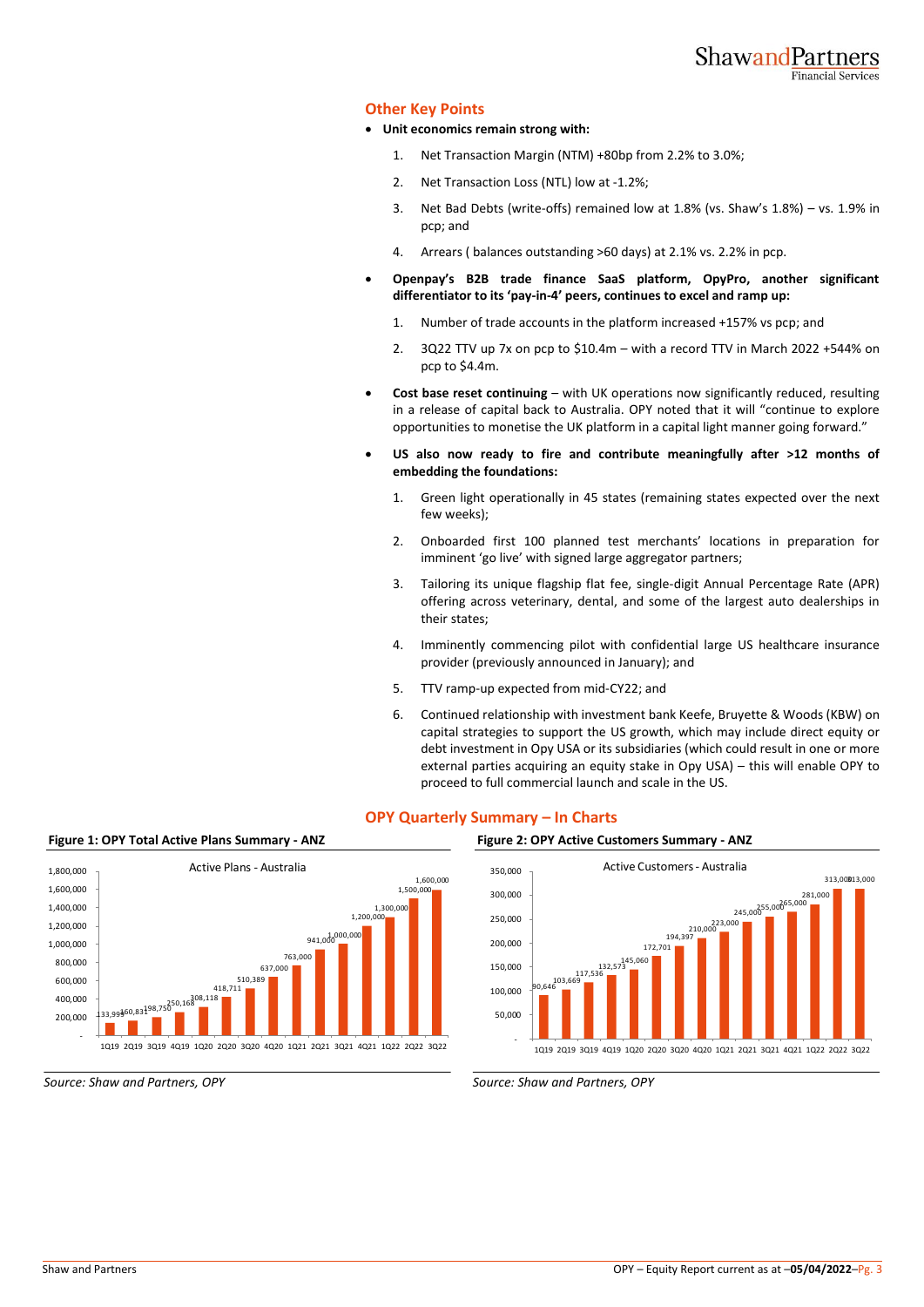## ShawandPartners **Financial Services**



#### **Figure 3:OPY Active Merchants Summary - ANZ Figure 4: OPY TTV Summary - ANZ**



*Source: Shaw and Partners, OPY (NOTE: 3Q22 Revenue = ANZ only; previous periods include UK)*



*Source: Shaw and Partners, OPY Source: Shaw and Partners, OPY*



*Source: Shaw and Partners, OPY (NOTE: 3Q22 Revenue = ANZ only; previous periods include UK)*





*Source: Shaw and Partners, OPY*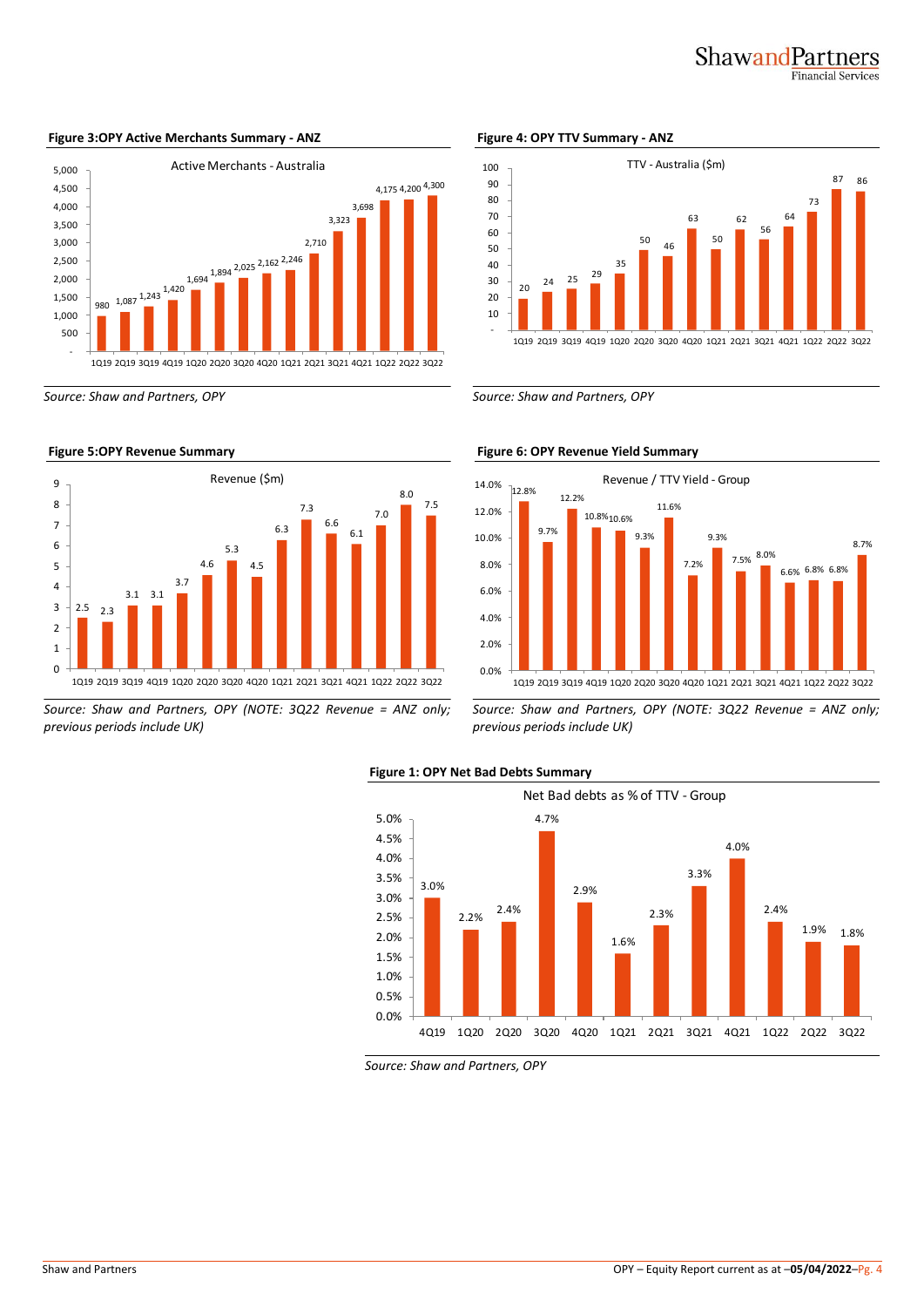## ShawandPartners Financial Services

## **Valuation**





*Source: Shaw and Partners, FactSet, Companies Source: Shaw and Partners, FactSet, Companies*



## **Key risks**

- **Regulation** The BNPL sector in particular has had a number of recent inquiries including the ASIC, RBA and Senate inquiries. We expect that the regulatory environment and focus will continue to remain dynamic.
- **Credit and Bad Debts** OPY is exposed to any deterioration in quality of the loan book. Significant deterioration in credit quality across the book that exceeds current retained BDD provision levels may negatively affect earnings, as well as finance costs and availability.
- **Finance and Funding** –One of the largest risks to OPY (and other BNPL players) is availability as well as costs of financing. Finance and funding risk are magnified within the current global volatile environment.
- **Fraud Risk** Although dealing in small ticket sizes and so unlikely to encounter large scale frauds (such as other listed alternative financiers have encountered) OPY may encounter fraud that could cause customer or merchant losses, which in turn may affect or cause an increase in costs for the company. This indeed happened in December 2020 (now remedied).
- **Economic Environment** May affect the levels of transaction volume, user adoption, savings rates or seasonality within the business. Having demonstrated strong quarter on quarter growth rates since inception OPY will progressively, as it becomes bigger with scale, be affected by overall seasonality particularly in the retail sector it operates within.
- **Competitive Landscape** OPY has a number of both mainstream (such as traditional bank credit, Humm, etc.) and alternative (Afterpay, Zip Co., etc.) competitors within various products and sectors the company operates within. Higher competition is likely to manifest itself within compression on merchant fees, tendering processes for larger merchants and overall customer acquisition costs.
- **Acquisition risk** Upon completion of the Payment Assist acquisition, execution is paramount and to ensure the year-on-year historical growth rates are at least maintained.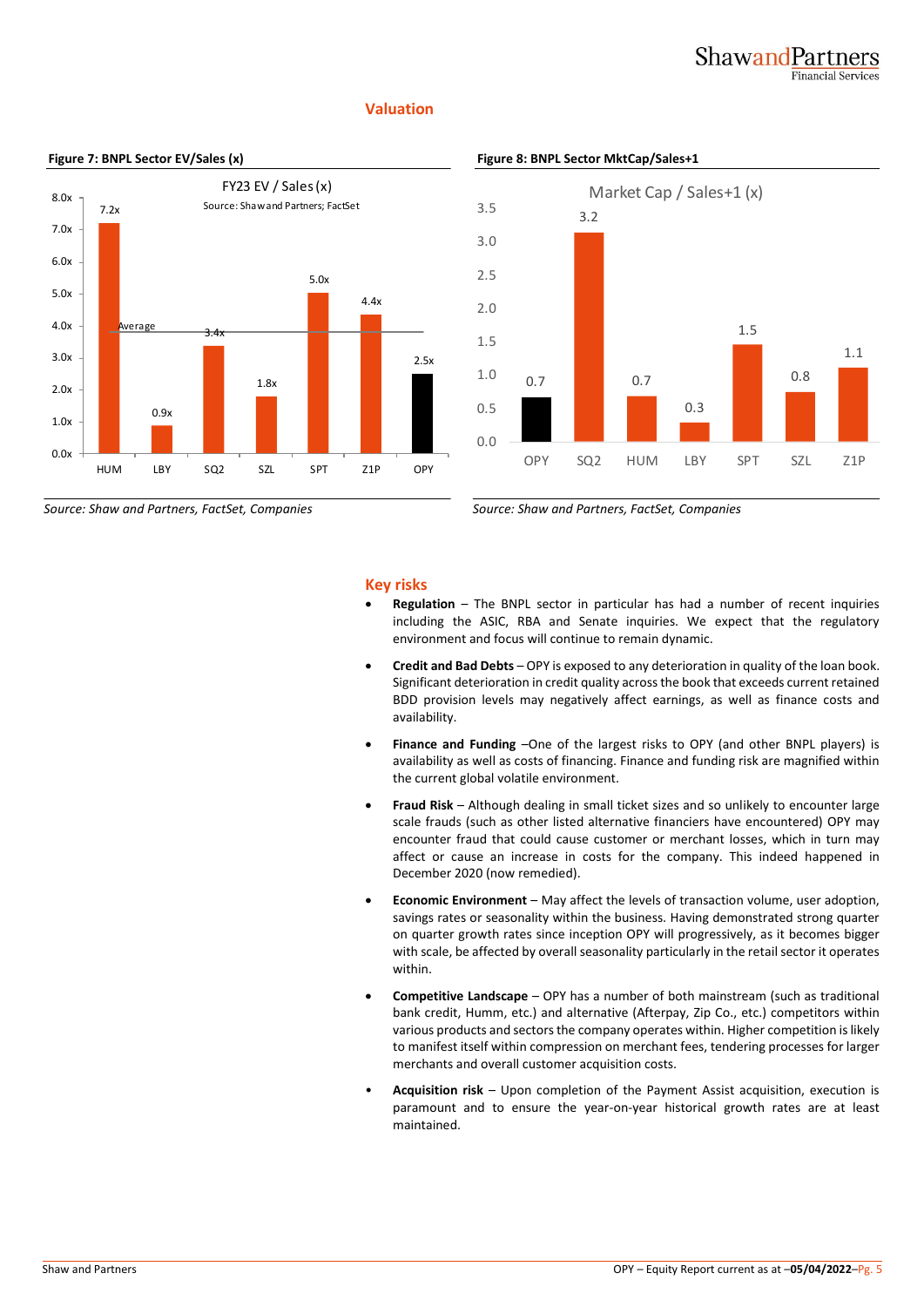#### **Core drivers and catalyst**

Our positive recommendation and attraction to OPY is driven by the following:

- **Structural tailwinds driving mainstream adoption** We expect structural tailwinds to continue to grow adoption from both merchants and customers, driving well above system growth and taking share from major incumbents, whilst growing the size of the overall pie.
- **Fintech competitive advantages** OPY has a best-in-breed product. OPY has competitive advantages across three key value chains which include: 1) customers; 2) merchants; and 3) funders – a rare position to be in.
- **Recurring income** Although having relatively short amortisation and book turn metrics compared with a traditional personal finance lender, OPY has a material base of customers, repeat transactions and some duration and repeatability to its book.
- **Optionality around further geographies and products** We see opportunity for further growth with penetration into NZ and the UK and then other geographies such as Europe as well. The recent deals with Ford, Pentana (cars) and Woolworths (SaaS) are further evidence – and validation – of OPY's broad product offering.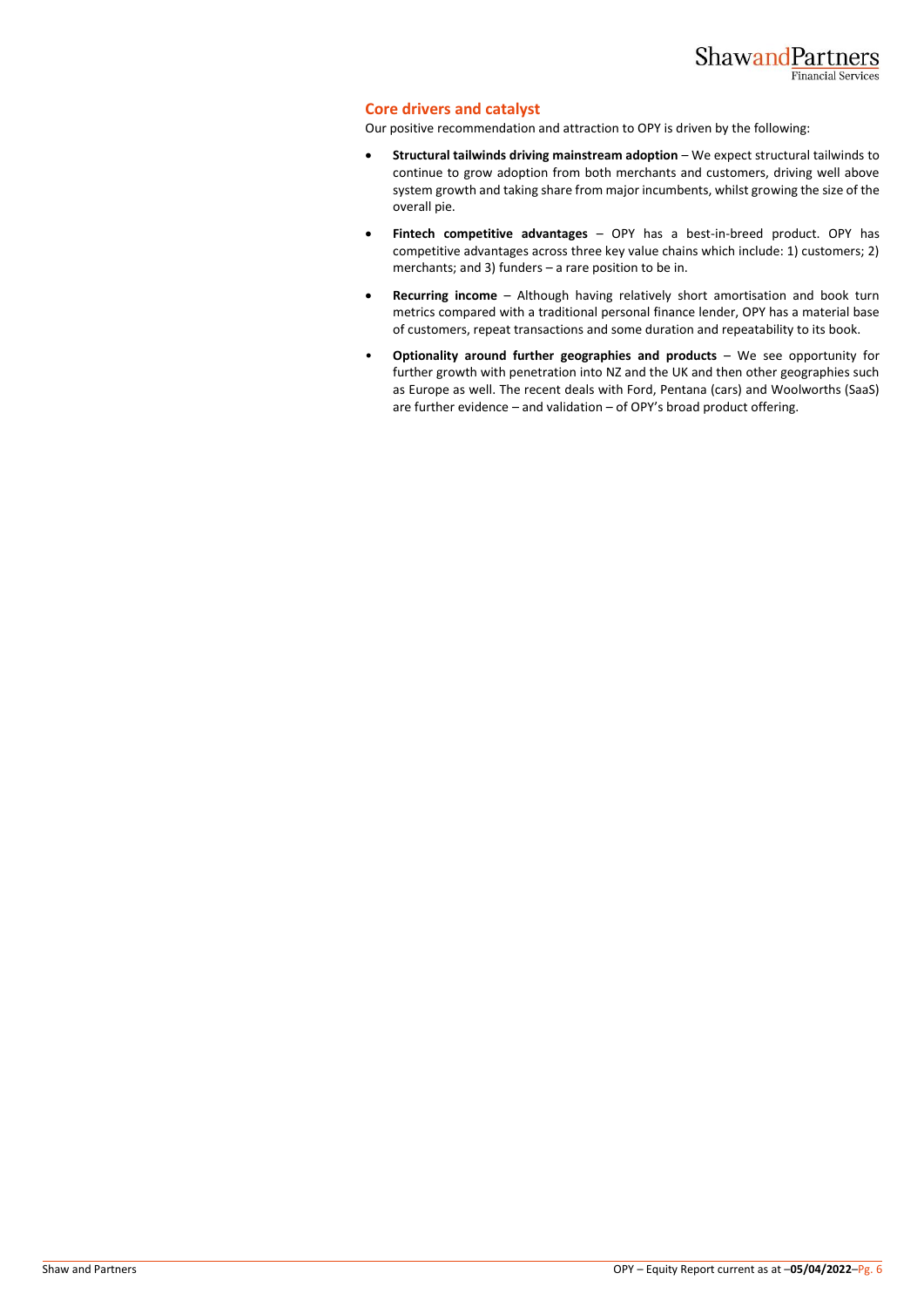## **Rating Classification**

| Buy              | Expected to outperform the overall market                                        |
|------------------|----------------------------------------------------------------------------------|
| Hold             | Expected to perform in line with the overall market                              |
| <b>Sell</b>      | Expected to underperform the overall market                                      |
| <b>Not Rated</b> | Shaw has issued a factual note on the company but does not have a recommendation |

## **Risk Rating**

| High   | Higher risk than the overall market – investors should be aware this stock may be speculative |
|--------|-----------------------------------------------------------------------------------------------|
| Medium | Risk broadly in line with the overall market                                                  |
| Low    | Lower risk than the overall market                                                            |

**RISK STATEMENT:** Where a company is designated as 'High' risk, this means that the analyst has determined that the risk profile for this company is significantly higher than for the market as a whole, and so may not suit all investors. Clients should make an assessment as to whether this stock and its potential price volatility is compatible with their financial objectives. Clients should discuss this stock with their Shaw adviser before making any investment decision.

| <b>Distribution of Investment Ratings</b> |       |                                |  |  |
|-------------------------------------------|-------|--------------------------------|--|--|
| Rating                                    | Count | <b>Recommendation Universe</b> |  |  |
| Buy                                       | 100   | 85%                            |  |  |
| Hold                                      | 16    | 14%                            |  |  |
| Sell                                      |       | 2%                             |  |  |

Buy